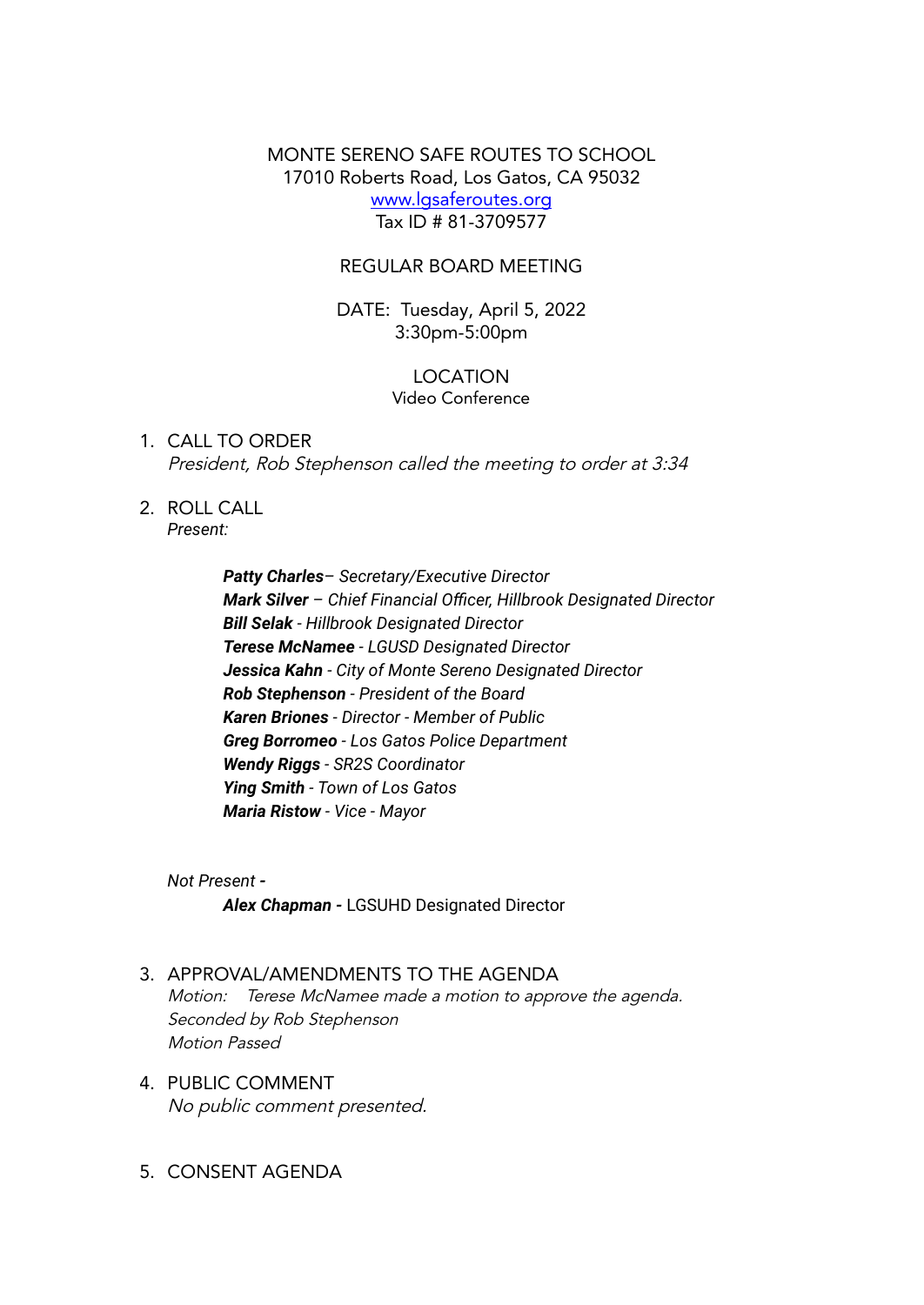Motion: Rob Stephenson made <sup>a</sup> motion to approve the consent agenda. Seconded by Mark Silver

Motion Passed

a. Board Meeting Minutes - February 8, 2022 The February 8, 2022 Board meeting minutes are presented to the Board for approval and action. Regular meeting minutes February 8, 2022 approved

# 6. ACTION ITEMS

- a. Departure of Matt Morley- Rob Stephenson noted that Matt Morley from the Town of Los Gatos has left his position. It is a great loss for Los Gatos Safe Routes to School. The town has assigned Tim Borden as a replacement on this board until a replacement for Matt's position can be found. There was a discussion about sending a recognition to Matt for his service of LG MS SR2S.
- b. 2022-23 BOD Meeting Schedule Draft for Review- Patty Charles shared the draft of a calendar for 2022-23 Board Meetings. There was discussion around dates and special meeting notifications. Also it was determined that the regular meetings will be held in person next year with the special meetings being scheduled on Zoom. Patty is going to edit the calendar as discussed and finalize it.
- c. Program Update Wendy Riggs gave an update on the safe routes to school programs - highlighting the success of the new Preschool Balance Bike Program that has been rolled out at 2 preschools. There was discussion about the Bike Skills classes that are full. Wendy noted a few events on the calendar going forward highlighting the BMX assemblies and key events in need of volunteers.
- d. Budget Planning for 2022-23 Wendy Riggs did a review of Attachment 4 (Budget Overview Draft 2022-2023) highlighting areas for discussion. There was discussion on the revenue numbers that will be finalized offline and some expense items were discussed. The Board has been asked to further review the budget so we can get edits in time for approval at the annual meeting in May.

## 7. Reports

- a. Board of Directors
	- i. President Rob Stephenson noted that he had a request for a crossing guard at the highschool. It was determined that the police and LGHS should be involved to determine the need for crossing guards at the HS.
	- ii. Chief Financial Officer- no update
	- iii. Board of Directors no additional update
- **b.** Police Department Liaison not present
- c. Directors of Parks and Public Works -